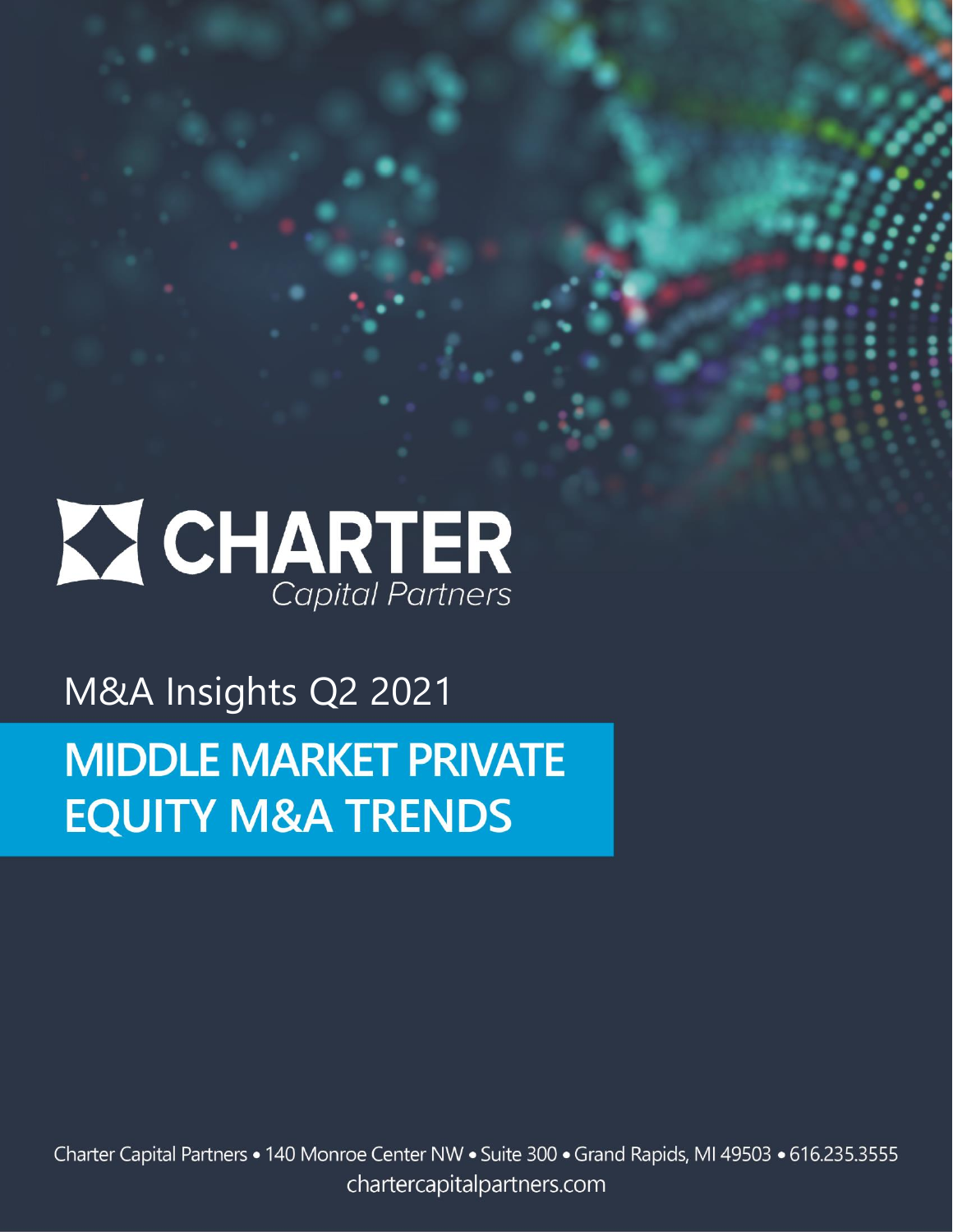# MIDDLE MARKET PRIVATE EQUITY M&A TRENDS **MARKET UPDATE**

### **Middle Market Summary**

The M&A market continued its record setting year as Q2 2021 climbed to a historical finish for deal making. The second quarter recorded the second highest deal activity in a decade, a continuation of strong deal momentum post-pandemic. From Q1 to Q2, deal volume was up 7% and deal value was up 27%. The middle market has been especially energetic, accounting for 65% of PE deal count – the highest proportion on record. Middle market deals are expected to continue to lead the market as enthusiasm for competitive businesses further drives volume and value for both sellers and investors

### **Middle Market Insights**

**Continued economic recovery, access to capital, and macroeconomic changes are the primary factors driving middle market M&A trends.** Rising vaccination rates have also motivated many economies to unshutter their doors. Unemployment claims reached pre-pandemic levels in May, as confidence in normalized economic activity continues to build.

As the economy returns to full employment, inflation has become the new focus for market watchers. With a more than 3% YoY jump in the Consumer Price Index in May, the Federal Reserve has signaled it may bring forward its timeline for raising interest rates, potentially pressuring buyout pricing.

The implications of the proposed increase in capital gains tax in 2022 will continue to spur dealmaking fervor in the coming quarters. Businesses, especially those that proved to be resilient in 2020, will likely command higher valuations from investors who possess ample dry powder and near-term access to cheap debt.

The countdown to year-end will likely challenge new deals coming to market, due to an already constrained advisor network. It will be a race against the clock to capture as much of the record year as possible before the calendar changes over to 2022.

*Source: Pitchbook, Centers of Disease Control and Prevention, and Wall Street Data. Includes private equity transactions only.*

| <b>Deal Activity Snapshot</b> |        |              |
|-------------------------------|--------|--------------|
|                               |        | QoQ          |
| Volume:                       | 1.917  | 17%          |
| Value:                        | \$255B | $\hat{+}27%$ |
| <b>Median Multiple:</b>       | 13.0x  | $\hat{T}$ 5% |







### **PE Cumulative Dry Powder (\$B)**